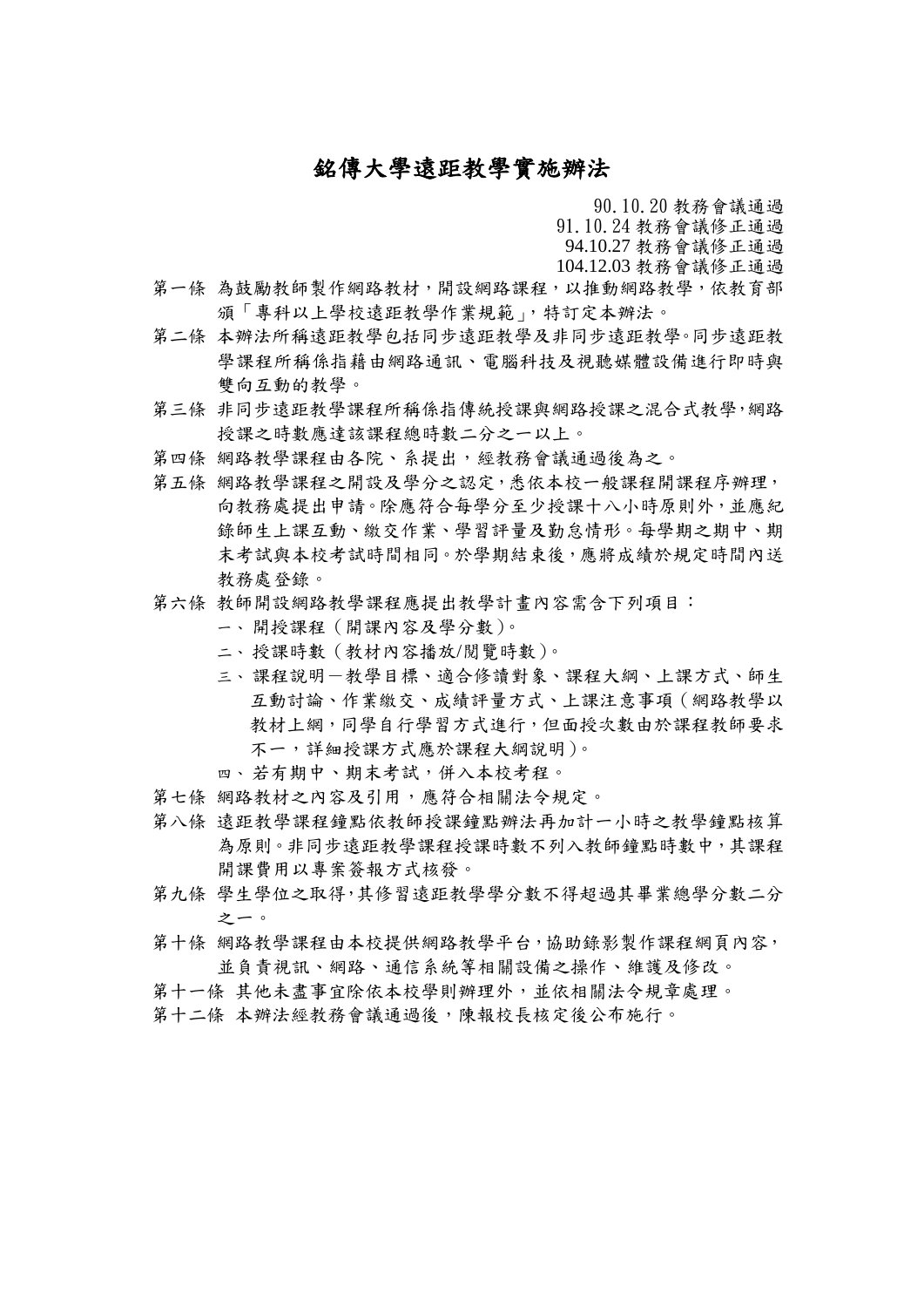## Ming Chuan University Procedures for Offering Distance Education Courses

Passed at the Academic Affairs Committee Meeting on October 20, 2001 Passed at the Academic Affairs Committee Meeting on October 24, 2002 Passed at the Academic Affairs Committee Meeting on October 27, 2005 Passed as the Academic Affairs Committee Meeting on December 3, 2015

- Article 1 These procedures were established in accordance with the Ministry of Education's policy to encourage faculty members to produce web-based learning materials, open distance education courses, and to promote web-based learning.
- Article 2 Distance education courses are comprised of synchronous distance learning and asynchronous distance learning. Synchronous distance learning refers to immediate, two-way interactive teaching and learning through a communication network, computer technology, and visual and audio media equipment.
- Article 3 Asynchronous distance learning refers to a combination of traditional class meetings and an online delivery program. Hours of online delivery should account for at least one half of the total course hours.
- Article 4 Distance education courses will be proposed at the academic unit level, and must be approved at the Academic Affairs Committee Meeting before becoming official course offerings.
- Article 5 Web-based course offerings and credit assignment will be based on the application made by the academic units and reported to the Academic Affairs Division. In addition to a record supporting the basic requirement of 18 hours of instruction time to earn one credit, additional records must be kept for instructor-student interaction, student homework, learning outcomes, and student participation. The midterm and final examinations should be administered at the same time as those for the rest of the university. After the completion of the semester, student grades must be turned into the Academic Affairs Division by the posted deadline.
- Article 6 Faculty members who wish to offer distance education courses should submit a proposal including the following items:
	- 1. Course content and credits to be earned.
	- 2. Number of hours required for study, number of lessons to be covered, and number of web pages to be designed.
	- 3. Course description: objectives, intended audience, syllabus, description of course study, description of instructor-student interaction, procedures for completing assignments, grade calculations and other important notes